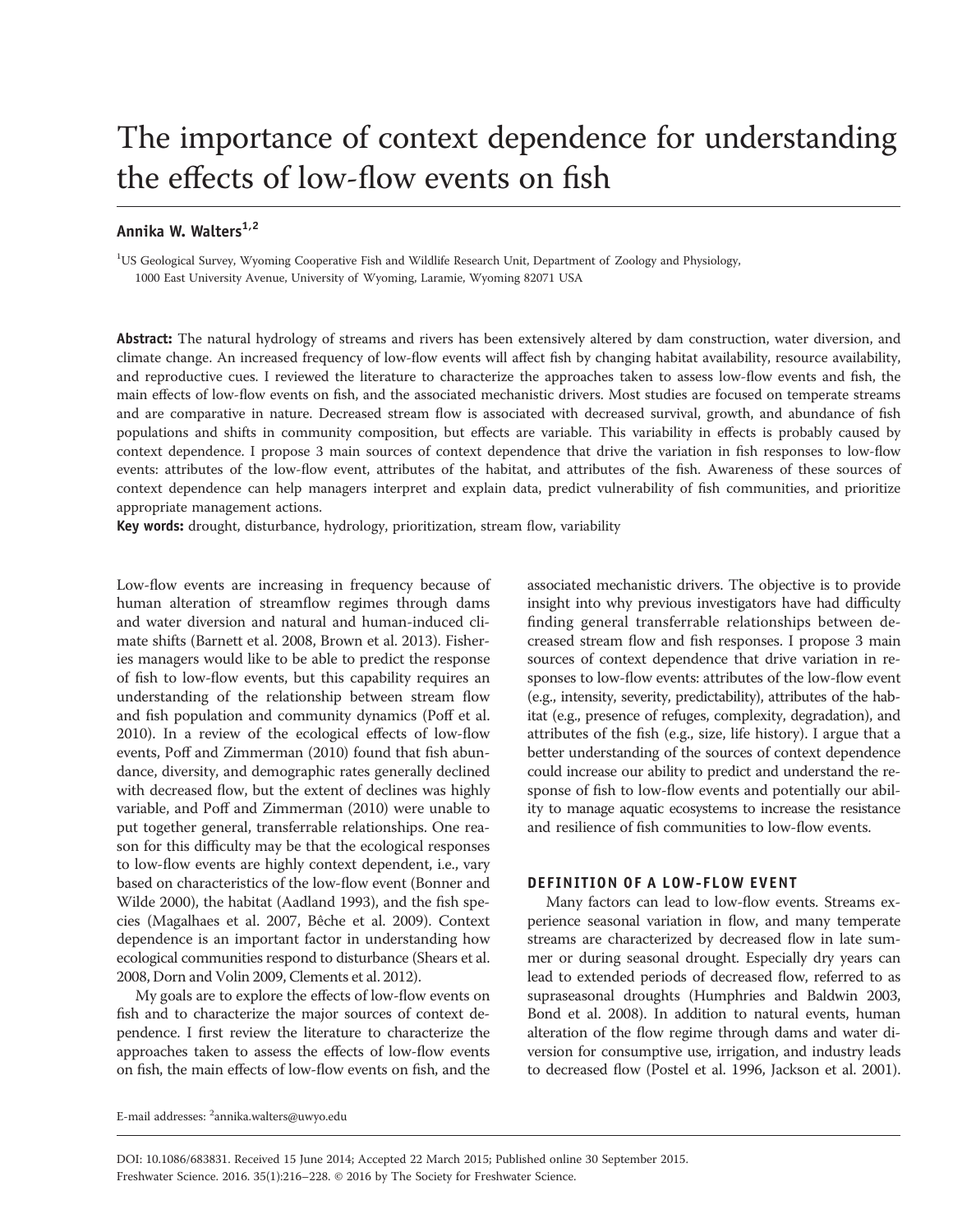Defining what constitutes a low-flow event or drought is difficult, but a general definition is that it is a period of low stream flow that is unusual in its duration, extent, severity, or intensity (Humphries and Baldwin 2003). For this article, I use a broad definition of low-flow events and define them to include natural and artificial low-flow events and events that are seasonal and supraseasonal in nature. I focus on streams and rivers, but lakes, wetlands, and estuaries also are affected by reduced water availability.

# THE EFFECTS OF LOW-FLOW EVENTS ON FISH

I conducted a literature search to examine and quantify the types of studies of low-flow events and fish and the effects found. Using Web of Science (Thomson Reuters, Philadelphia, Pennsylvania), I searched for "topic = 'low flow' and fish"  $(348 \text{ hits}; 15 \text{ January } 2014)$  and "topic = drought and fish" (759 hits; 7 February 2014) for "year published = 2000–2013". I examined the title and abstract of each study and selected all studies that examined the effect of a low-flow event on fish. I selected 144 articles and of these was able to obtain 143. After reading the articles,

I reduced the number of relevant articles to 88. In both stages of the process, I excluded review articles, studies of nonlotic ecosystems, studies of floods, studies in which effects on habitat were examined and effects on fish were hypothesized, and studies of habitat selection in which variation in velocity was examined at a single discharge level. I included studies with models only if they were based on relevant empirical data. I did not supplement these 88 studies with other relevant studies of which I was aware because my reason for using the Web of Science search was to provide a relatively unbiased approach to selecting studies. However, I discuss additional studies in the text as appropriate. For each study, I noted geographical context, temporal extent, spatial extent, study design, how the authors quantified the low-flow event, habitat characteristics, fishassemblage characteristics, effects, and hypothesized mechanisms (Appendix S1).

Most studies were conducted in North America (58%), and there was relatively strong representation from Europe and Australia/New Zealand but very few studies in South America, Asia, or Africa (Fig. 1A). Studies were



Figure 1. The selected studies broken down by geographic context (A), temporal scale (B), spatial scale (C), study design (D), and low-flow event quantification (E). N.Z. = New Zealand, N. = North, S. = South, No. = number, Comp = comparison of, Misc. = miscellaneous.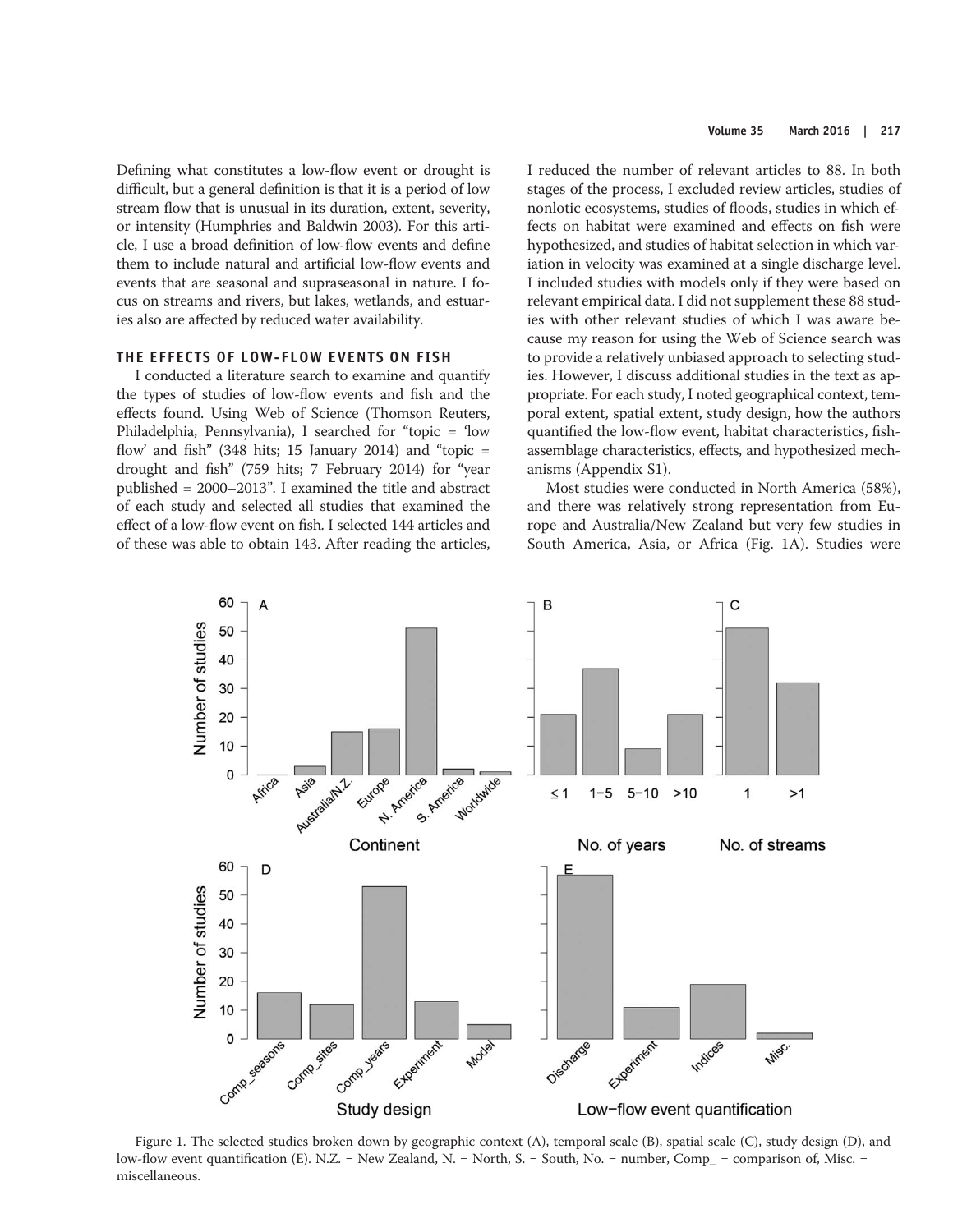conducted for as little as 2 mo to >40 y, but most lasted 1 to 5 y (Fig. 1B). Spatial extent was difficult to quantify because it includes the extent of sampling in each stream reach, the number of stream reaches sampled within each stream, and the number of streams sampled. I focused on the number of streams and found that authors of most studies examined just 1 stream (Fig. 1C). Five experimental studies were not included in the spatial-extent graphs.

The vast majority of the selected studies were comparative in nature, specifically comparing across years with differing flow regimes (Fig. 1D). I differentiated between studies in which the primary comparison was among years, across a season, or among sites. The among-years comparison was most common and included both long-term studies that monitored flow variation for many years (Stefferud et al. 2011) and contrasts between just 2 years (Stanley et al. 2012). The among-site comparison was often among sites that differed in the degree to which flow had been altered by water diversion. Experimental studies were less common (13%) and ranged from studies conducted in circulating tanks and stream channels (Allouche and Gaudin 2001, Becker et al. 2003) to studies in which dam operations were altered (Berland et al. 2004). In 10 studies, approaches were combined, so the total number of designs was greater than the number of studies (Fig. 1D).

I also noted how the low-flow event was characterized and found that 65% of authors used direct comparisons of measured discharge to quantify the extent of the low-flow event. An additional 21% of authors used measured discharge but included some type of index calculation to place the discharge measurement in an historical context (Fig. 1E). Examples of indices used include recurrence intervals (Bêche et al. 2009, Hayes et al. 2010), exceedance values (Gauld et al. 2013), 7Q10 (the lowest 7-d average flow that occurs on average once every 10 y; Kanno and Vokoun 2010), and drought or rainfall indices (Boix et al. 2010). Most studies in which indices were used involved longer-term studies with hydrologic time-series data available, but some authors also were able to relate local discharge to a nearby gauged system to calculate indices for shorter-term studies (Walters and Post 2008, Bêche et al. 2009). The miscellaneous category for low-flow-event quantification included studies in which a qualitative assessment was done or another metric, such as pool volume, was used.

I wanted to assess the habitat context of each study, but habitat characteristics that were reported across all studies were hard to find. Even a simple metric, such as stream size, was surprisingly difficult to obtain. Therefore, I classified streams as wadeable or nonwadeable based on sampling gear used, watershed area, discharge measurements, or depth measurements. I classified intermediate sites where streams might have been wadeable at low flow, but not yearround, based on the time of sampling because one of the

primary determining characteristics was sampling method. Sixty-three percent of studies were conducted in wadeable streams, 28% in nonwadeable streams, 3% included both, and 6% were experiments in which stream size was not applicable. I also examined whether landuse information that could give insight into the degree of stream degradation was provided. Forty percent of authors provided landuse information, 54% did not, and for 6% it was not applicable. I searched only the methods section for landuse information so cases in which information was provided in the discussion might have been overlooked. Last, I examined characteristics of fish in the studies. I classified studies as focused on a single species, multiple species, or an assemblage. Studies were split among categories, with 40% single species, 26% multiple species, and 34% assemblage. Of the single species studies (35), 54% were focused on a salmonid and 46% were of nonsalmonid species.

Low-flow events have effects ranging from the individual to the ecosystem and evolutionary level, but populationlevel effects are studied most often (Matthews and Marsh-Matthews 2003). The most common effects examined in the selected studies were recruitment, survival, growth, condition, abundance, species richness, community composition, habitat use, and movement (Fig. 2A, B). Shifts in community composition generally occur when some species increase in abundance while others decrease, but I did not count studies focused on community composition as examples of shifts in species abundance. Other effects of low-



Figure 2. The number of studies in which investigators found a decrease, no change, or increase (A) or change or no change (B) in the response metric. Surv. = survival, Movt. = movement.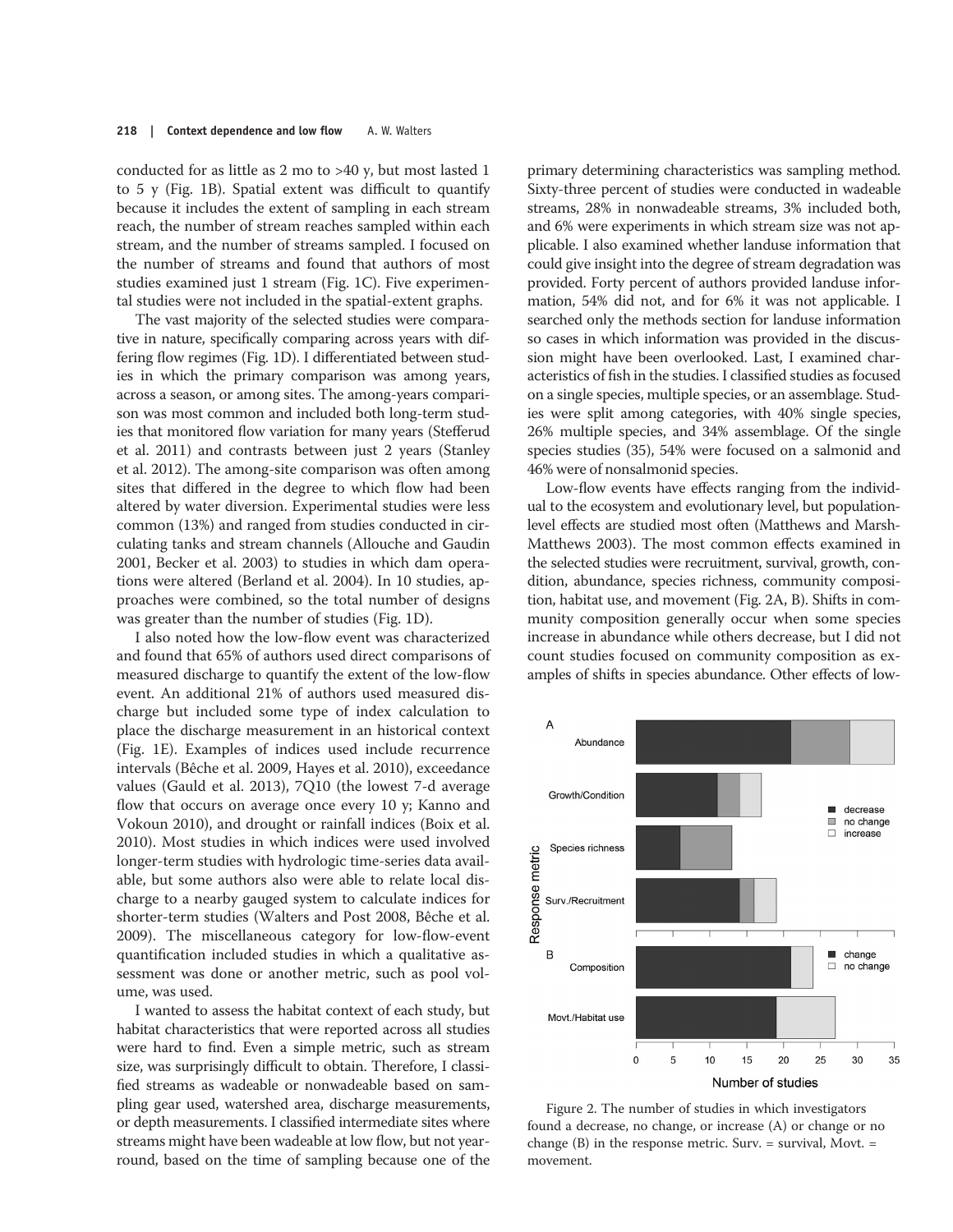Volume 35 March 2016 | 219

flow events included increased transmission of disease (Becker et al. 2003), decreased fish index of biotic integrity scores (Elkin et al. 2013), shifts in timing of spawning (Franssen et al. 2007), shifts in microbial communities on fish eggs (Fujimoto et al. 2013), shifts or no shift in resource use (Kaminskas and Humphries 2009, Hladyz et al. 2012), foodweb effects (Schlosser et al. 2000, Power et al. 2008), and altered size structure (Walters and Post 2008) (Appendix S1).

Fish populations generally showed decreased survival and recruitment (74% of studies) and decreased body condition and growth (65% of studies) in response to lowflow events (Fig. 2A). The direction of effects was fairly consistent, but their magnitudes varied. For example, Stormer and Maceina (2008) found decreases in survival from 82 to 22% with decreased flow, whereas Falke et al. (2010) found a decrease from 89 to 90% down to 84%. The response of fish population abundance was more varied. Most investigators found a decrease (60%), but some found no change (23%) or increases (17%) in abundance. Forty-six percent of investigators found decreased species richness and 54% found no change. Shifts in community composition were common, and 88% of authors reported altered fish community composition. More lentic (Freeman and Marcinek 2006), more tolerant (Ostrand and Wilde 2004), more generalist (Wedderburn et al. 2012), and nonnative species (Stefferud et al. 2011) were favored during low-flow events. Behavioral effects were somewhat more variable, and 70% of authors reported altered movement or habitat use. Investigators found both directed movement in response to decreased flow (Davey and Kelly 2007, Hodges and Magoulick 2011) and no change in movement patterns (Conallin et al. 2011, Gregory et al. 2011). In addition, in studies that examined multiple species or size classes, the effects often varied among species (Hodges and Magoulick 2011), size classes (Xu et al. 2010), and age classes (Riley et al. 2009). For example, Petty and Grossman (2004) found that movement of juveniles increased with flow, but adults showed no change in movements with changes in flow. Understanding reasons for these diverse and sometimes contradictory responses of fish to low-flow events is a major challenge for fish ecologists and natural resource managers.

# CONTEXT DEPENDENCE

The 3 most commonly hypothesized mechanisms for the effects seen in the selected studies were related to the low-flow event, habitat, and fish traits (Fig. 3). Several other common mechanisms, such as water quality and connectivity, were related to habitat. Some investigators had data to support the hypothesized mechanism, e.g., data showing shifts in habitat or resource availability, but supporting data were not necessary for me to note the mechanism (see Fig. 4 for key mechanisms and associated important attri-



Figure 3. The number of studies in which investigators mentioned that the effects seen in the study could be caused by an indicated potential mechanism(s). Nine studies did not include any potential mechanisms.

butes of the mechanisms). I included reproductive cues in Fig. 4 because, in many cases, the importance of attributes of the low-flow event or fish was related to spawning cues or reproductive strategy. These multiple mechanisms suggest that variability in responses of fish to low-flow events among studies might be explained by attributes of the lowflow event, habitat, and fish species.

#### Attributes of the low-flow event

More severe low-flow events generally have greater effects on fish, but defining what constitutes more severe is challenging. Low-flow events often are ramp disturbances that build through time (Lake 2003). As a result, both the magnitude of flow loss and the duration of the low-flow event are important. Rolls et al. (2012) identified 6 ecologically important attributes of low-flow events that can influence flow–ecological relationships. These attributes overlap closely with the 5 critical components of a natural flow regime (Poff et al. 1997) and include antecedent conditions, duration, magnitude, frequency, timing and seasonality, and rate of change.

Magnitude, duration, and frequency all determine the severity of the low-flow event, but magnitude is the most commonly measured of these attributes. The magnitude of stream drying is related to the magnitude of effects on fish (Jowett et al. 2005, Dekar and Magoulick 2007, Poff and Zimmerman 2010). For example, Matthews and Marsh-Matthews (2006) found shifts in community composition after only an extreme drought. Similarly, on the Canadian River, a 38% decrease in flow had no effect, but a 78% decrease led to large changes in species composition (Bonner and Wilde 2000). Duration also is important. In Med-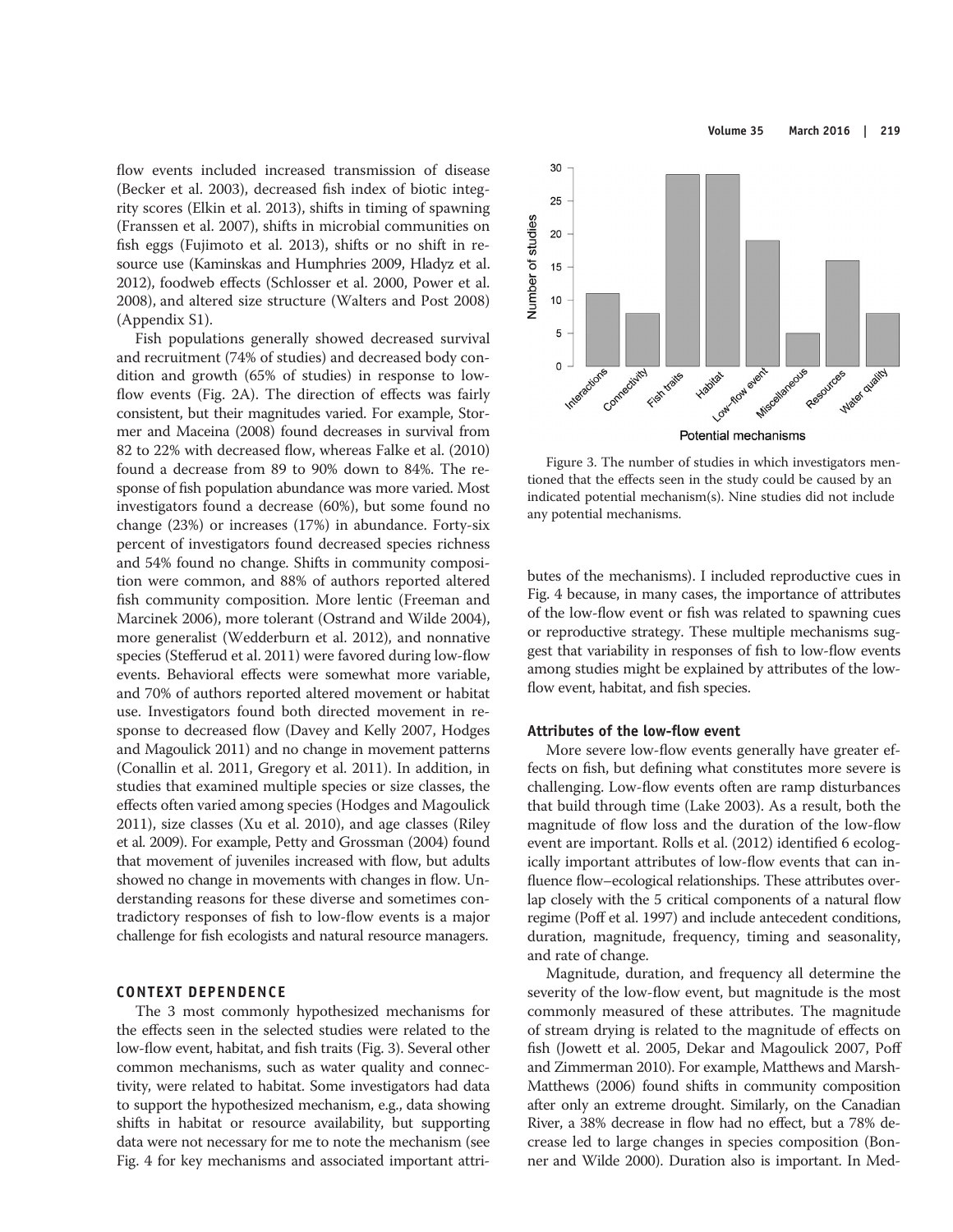

Figure 4. Key mechanisms and attributes affecting the response of fish to low-flow events.

iterranean stream fish assemblages, short low-flow events often led to only small, transient effects, whereas multiyear low-flow events caused larger shifts in species assemblages (Magalhaes et al. 2007). These cumulative effects of multiyear low-flow events highlight the importance of frequency. If low-flow events are very frequent, no temporal refuge is available during which fish can recover. The spatial extent, or the amount of the watershed affected by a low-flow event, is similarly important for refuge availability (Stanley et al. 1997).

The timing and seasonality of the low-flow events are important because relationships between flow and effects on fish can vary seasonally. For example, Tonkin et al. (2011) found that early fish growth was high during low flows, but later in the season highest growth was seen with higher flows. A seasonal low-flow event may have a smaller effect on fish than an unexpected event, especially if the timing of the unexpected event corresponds to an important period from a life-history standpoint. Fish seem to be especially sensitive to low-flow events during spawning and growth periods (Sotiropoulos et al. 2006, McCargo and Peterson 2010). Low-flow events can affect fish through the loss of cues for reproduction or the conditions needed for successful reproduction (Bonner and Wilde 2000, Perkin and Gido 2011). Many species appear to require an increase in flow to initiate spawning or experience reduced recruitment in low-flow years (Brown and Ford 2002, Stefferud et al. 2011). Reproductive guilds of fish that require a passive drift phase for eggs and larvae are especially susceptible to lower flows (Perkin and Gido 2011). Last, the rate of change in flow can determine whether a fish is able to respond behaviorally and seek refuge. A sudden drop in flow could leave fish stranded, whereas more gradual declines would allow fish to move out of areas that soon would be dewatered (Nagrodski et al. 2012).

Together, these components can be used to characterize whether the low-flow event is within the bounds of the natural flow regime. One would expect higher resistance and resilience to natural low-flow events or artificial low-flow events within the natural range of variation to which fish have adapted over evolutionary time (Lytle and Poff 2004). The historical flow regime also influences fish species composition. In a system with a historically harsh flow regime, the only fish species remaining are those adapted to that harsh flow regime. As a result, they may be more resistant to low-flow events (Matthews and Marsh-Matthews 2003).

# Attributes of the habitat

The effects of low-flow events on fish are often mediated by shifts in habitat availability and quality, so attributes of the habitat can play an important role in flow– ecological relationships (Hilderbrand et al. 1999, Boulton 2003). Decreased stream depth, wetted width, and water velocity are direct effects of decreased flow that can affect fish (Hilderbrand et al. 1999, Dewson et al. 2007a). Riffle habitats are often the first habitat type lost, and as a result, shifts in community composition from fluvial or riffle specialists to generalists or pool-dwelling species are common (Freeman and Marcinek 2006, Kanno and Vokoun 2010). Habitat size, complexity, geomorphology, substrate, and condition also can influence how habitat conditions change and how fish will respond to decreased flow (Magoulick 2000).

One of the most important components of habitat is the presence of refuges (Magoulick and Kobza 2003). Refuges exist at different scales (longitudinal, lateral, and vertical) and include deep pools, the hyporheic zone, offchannel habitat, and upstream or downstream stream sections that retain water (Sedell et al. 1990, Magoulick and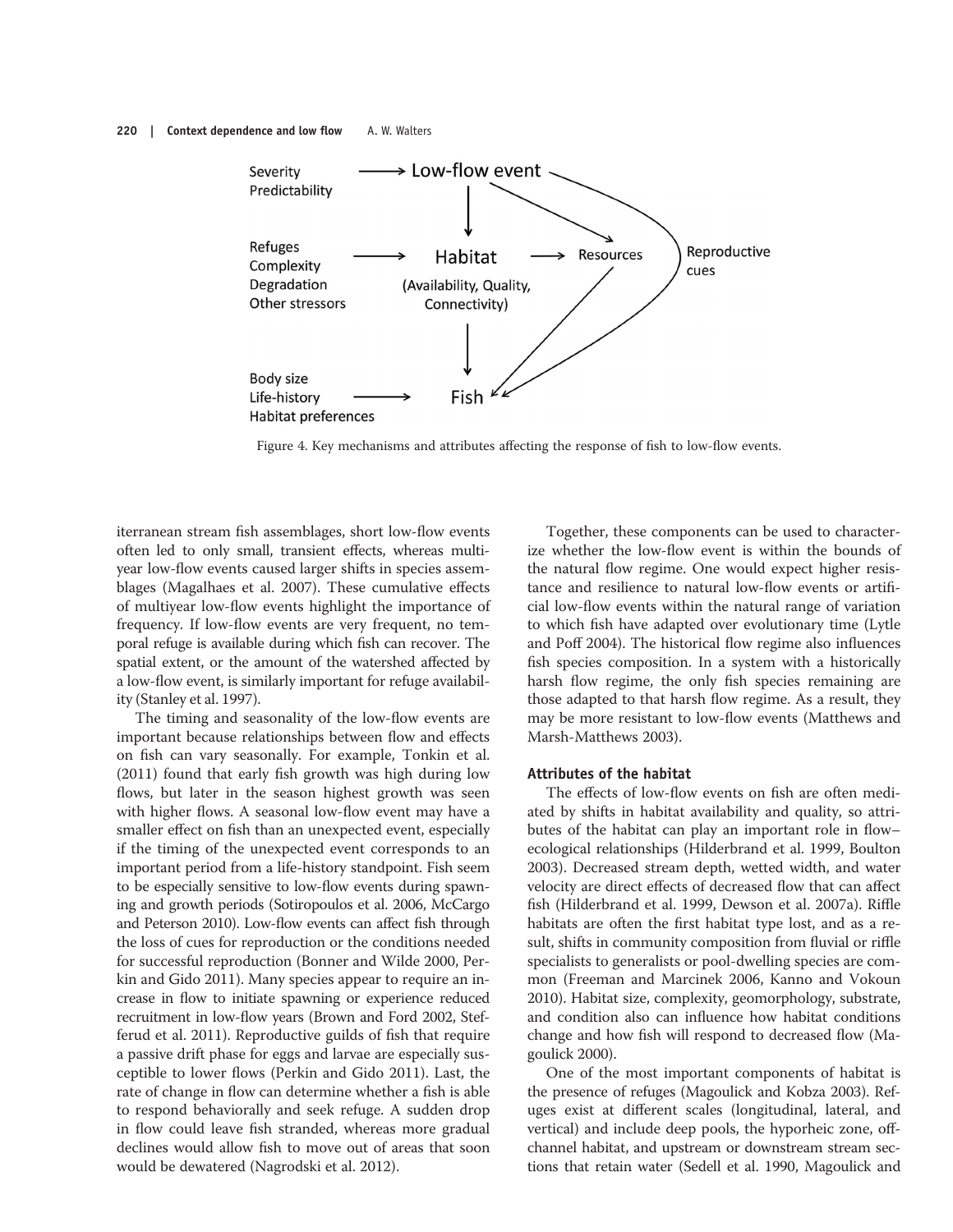Kobza 2003, Kawanishi et al. 2013). The geomorphic form of the stream channel contributes to whether refuges are present, with simple channelized streams less likely than more complex channels to maintain refuges, such as deep pools (Sedell et al. 1990). The location and connectivity of the refuges will determine how useful they are for fish (Davey and Kelly 2007). Griswold et al. (1982) found that fish recolonized a connected stream reach quickly, whereas a section above a low-head dam did not recover to the same extent. Barriers to migration are especially problematic for anadromous species (Gauld et al. 2013). In general, fish in more complex, well connected habitat probably will be more resistant and resilient to low-flow events in part because of the greater presence of refuges.

Habitat quality and condition are other important components. Increased temperatures and decreased dissolved  $O<sub>2</sub>$  levels are stressors associated with low-flow events that can be influenced by habitat conditions and that have repercussions for fish (Larimore et al. 1959, Cowx et al. 1984). Streams with extensive riparian cover are buffered from the temperature effects of decreased flow. Conversely, small, wide, or shallow streams have limited thermal and chemical buffering capacity and experience earlier shifts in water temperature and dissolved  $O_2$  (McCargo and Peterson 2010). Increased fine sediment is another stressor associated with decreased flow that can affect fish (Boulton 2003, Hakala and Hartman 2004). In one of the few studies in which multiple stressors were examined explicitly, Matthaei et al. (2010) found that low-flow events had more substantial effects in streams with higher fine sediment loads. This response to multiple stressors is probably not unusual, and as a result one would expect fish to be less resistant to decreased flow in a degraded stream that is also subject to other stressors.

#### Attributes of the fish

Attributes of the fish themselves play an important role, and many of the authors who considered multiple species found effects that varied among species ( Jowett et al. 2005, Leprieur et al. 2006, Hodges and Magoulick 2011). Species probably differ in their susceptibility because of variation in size, trophic position, behavior, morphology, mobility, habitat preference, or reproductive strategies. Even within a species, the susceptibility of an individual can vary with its size and life-history stage (Nislow and Armstrong 2012). All of these characteristics affect how well adapted a fish is to low-flow events (Lytle and Poff 2004).

One important trait that explains between and within species variation in effects of decreased flow is size. In general, larger individuals appear to be more susceptible than smaller individuals to low-flow events (McCargo and Peterson 2010, Xu et al. 2010). The loss of large, top predators has been a relatively consistent finding in studies of drought in streams (Walters and Post 2008, Woodward et al. 2012, Ledger et al. 2013). The loss of larger fish is probably because they require more habitat and face increased exposure to terrestrial predators in shallow pools (Harvey and Stewart 1991). However, large-bodied species are often longer-lived. They may be more vulnerable to low-flow events, but if they can live long enough to experience sufficient flow for reproduction they may have an advantage over short-lived fish that have to spawn every year (Magalhaes et al. 2007, Moyle et al. 2013).

Life-history theory often is used to help understand how fish respond to a disturbance (Mims et al. 2010). Winemiller and Rose (1992) identified 3 suites of life-history traits (opportunistic strategists, periodic strategists, and equilibrium strategists) that represent trade-offs between juvenile survivorship, generation time, and fecundity. Shifts in the dominance of these strategies can respond to shifts in flow variability, predictability, and seasonality, but magnitude has not been examined directly (Mims and Olden 2012, 2013). In a study of the effects of drought in Texas streams, Stanley et al. (2012) found that opportunistic species typical of temporary waters and equilibrium species that rely on stable pool habitat did better than periodic species during the drought. A rise in opportunistic species and decline in periodic species also has been observed in other studies of low-flow events (Anderson et al. 2006, Freitas et al. 2013). Several investigators found that nonnative species with high recruitment in stable low-flow years (suggestive of an equilibrium strategy) were able to establish at the expense of native species, which required a highflow pulse for successful recruitment (Brown and Ford 2002, Stefferud et al. 2011).

Other important factors affecting sensitivity include habitat preferences and physiological tolerances. Species with a preference or requirement for lentic habitat were less affected by the loss of riffle habitats than species that preferred faster flows (Freeman and Marcinek 2006, McCargo and Peterson 2010). Specialist taxa that require a specific habitat often decline compared with generalist taxa (Wedderburn et al. 2012). Physiological tolerances, which are often related to habitat preferences, also play an important role in explaining differing responses among species. For example, introduced Brown Trout (Salmo trutta) are more sensitive to increased temperatures associated with decreased flow than are native galaxiids, so water abstraction favored galaxiids in New Zealand streams (Leprieur et al. 2006).

#### Interaction of attributes and other attributes

Attributes of the low-flow event, habitat, and fish can interact. Boulton (2003) designated several habitat thresholds that correspond to ecological responses. These thresholds occur when the stream becomes disconnected from the riparian habitat, when riffles are lost and the stream becomes a series of disconnected pools, and when the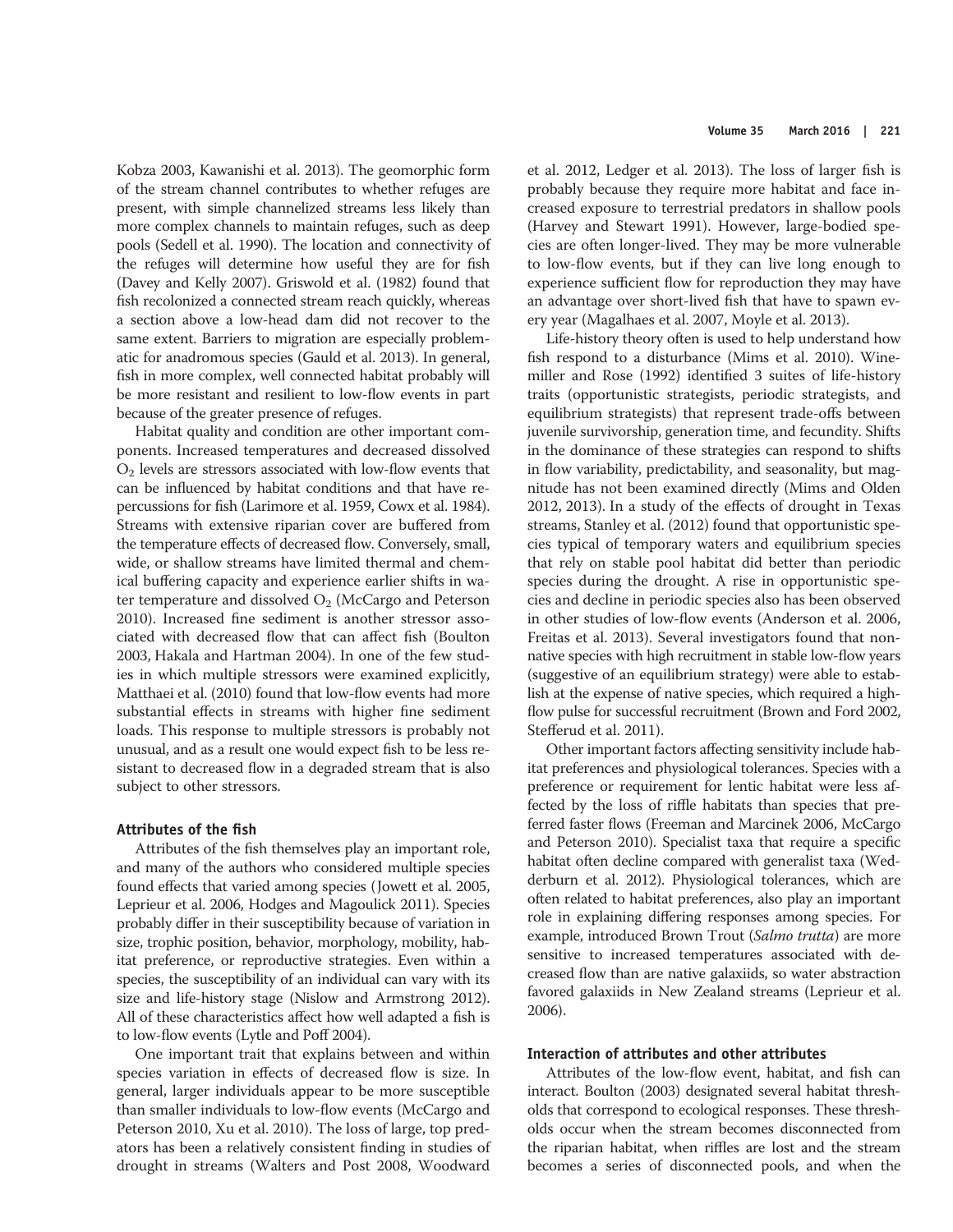stream becomes completely dry and only hyporheic flow persists (Boulton 2003). Whether one of these thresholds is passed depends on the magnitude of the low-flow event and the geomorphology of the stream. Similarly, the attributes of the fish (e.g., riffle vs pool-dwelling species) will influence which thresholds are most important.

In addition, these 3 main factors have implications for other sources of context dependence, such as biotic interactions. For example, decreases in habitat availability can lead to an increased intensity of inter- and intraspecific interactions caused by increased densities as fish are crowded into the remaining habitat (Magoulick and Kobza 2003). In addition, fish traits, such as size, have implications for predator susceptibility. Stefferud et al. (2011) found that smaller fish were more susceptible than larger fish to lowflow events because of increased predation by nonnative fish, which were at higher densities during periods of decreased flow. However, predatory fish often are large and, therefore, highly susceptible to decreased flow, so their loss could lead to decreased predation pressure (Closs and Lake 1996). Predation risk from terrestrial predators also gains more importance as pools become shallower (Harvey and Stewart 1991).

Resource availability is another potentially important factor. Decreased flow can reduce macroinvertebrate drift and zooplankton abundance (Harvey et al. 2006, Wedderburn et al. 2013), increase algal growth (Dewson et al. 2007a), and affect the availability of fish prey (Franssen et al. 2007). In several studies of low-flow events, decreases in fish condition were attributed to reduced resource availability (Mas-Marti et al. 2010, Balcombe et al. 2012). However, the link between flow and resource consumption can be quite complex because fish that eat macroinvertebrates must balance multiple factors that are influenced by flow: drift rates, detection and capture rates, and bioenergetic costs of station holding and swimming (Fausch 1984, Nislow et al. 1999). As a result, the exact relationship between flow and resource consumption will vary.

## MANAGEMENT IMPLICATIONS

The lack of consistent, predictable effects of low-flow events on fish is a management challenge. Recognition of potential sources of context dependence can help explain and interpret unexpected results. In addition, a framework that incorporates context dependence (Figs 4, 5) can help predict vulnerable streams and prioritize management actions.

Considering the 3 potential sources of context dependence can provide insight into why results may differ among studies. For example, a low-flow event caused decreased abundance and lower body condition in one study (Hakala and Hartman 2004) and decreased abundance but no change or increased body condition in another study

|                                                                   | Weak<br>effect         | <b>Strong</b><br>effect        |
|-------------------------------------------------------------------|------------------------|--------------------------------|
| Low flow attributes                                               |                        |                                |
| Flow reduction:<br>Duration:<br>Predictability:                   | Low<br>Short<br>High   | High<br>Long<br>Low            |
| Habitat attributes<br>Refuges:<br>Complexity:<br>Other stressors: | Many<br>High<br>None   | Few<br>Low<br>Many             |
| <b>Fish attributes</b>                                            |                        |                                |
| Body size:<br>Habitat:<br>Stress tolerance:                       | Small<br>Pools<br>High | Large<br><b>Riffles</b><br>Low |

Figure 5. A low-flow event would be expected to have a stronger or weaker effect depending on the attributes of the event, habitat, and fish. Specific attributes and the expected direction of effect are shown.

(James et al. 2010). In both studies, the focal species was a salmonid and decreased habitat availability probably contributed to decreased abundances. However, in the study by Hakala and Hartman (2004), the magnitude of flow reduction was greater and led to increased water temperatures and suspected decreased resource availability. In the study by James et al. (2010), water temperature was not altered (partly because of habitat characteristics) and no evidence of decreased resource availability was found. Thus, differences in the response of fish among studies can be attributed to differences in the low-flow event and habitat.

Context dependence also can help explain the varied response of fish species richness to decreased flow. Lowflow events can increase (Grossman et al. 1998), decrease (Rogers et al. 2005, McCargo and Peterson 2010, Ferguson et al. 2013), or have no effect on species richness (Magalhaes et al. 2007, Balcombe et al. 2011). In the studies with decreased species richness, other stressors, such as fishing (Ferguson et al. 2013) or impoundments (Rogers et al. 2005), often were present, but in the study by Magalhaes et al. (2007), in which no change in species richness was found, the river was relatively undisturbed with no pollution, no impoundments, no fishing, and an intact riparian zone. McCargo and Peterson (2010) explicitly considered the effect of varying habitat conditions and found that smaller streams and unconfined streams showed a steep decline in species richness with decreased flow, whereas no shift occurred in confined large streams. This difference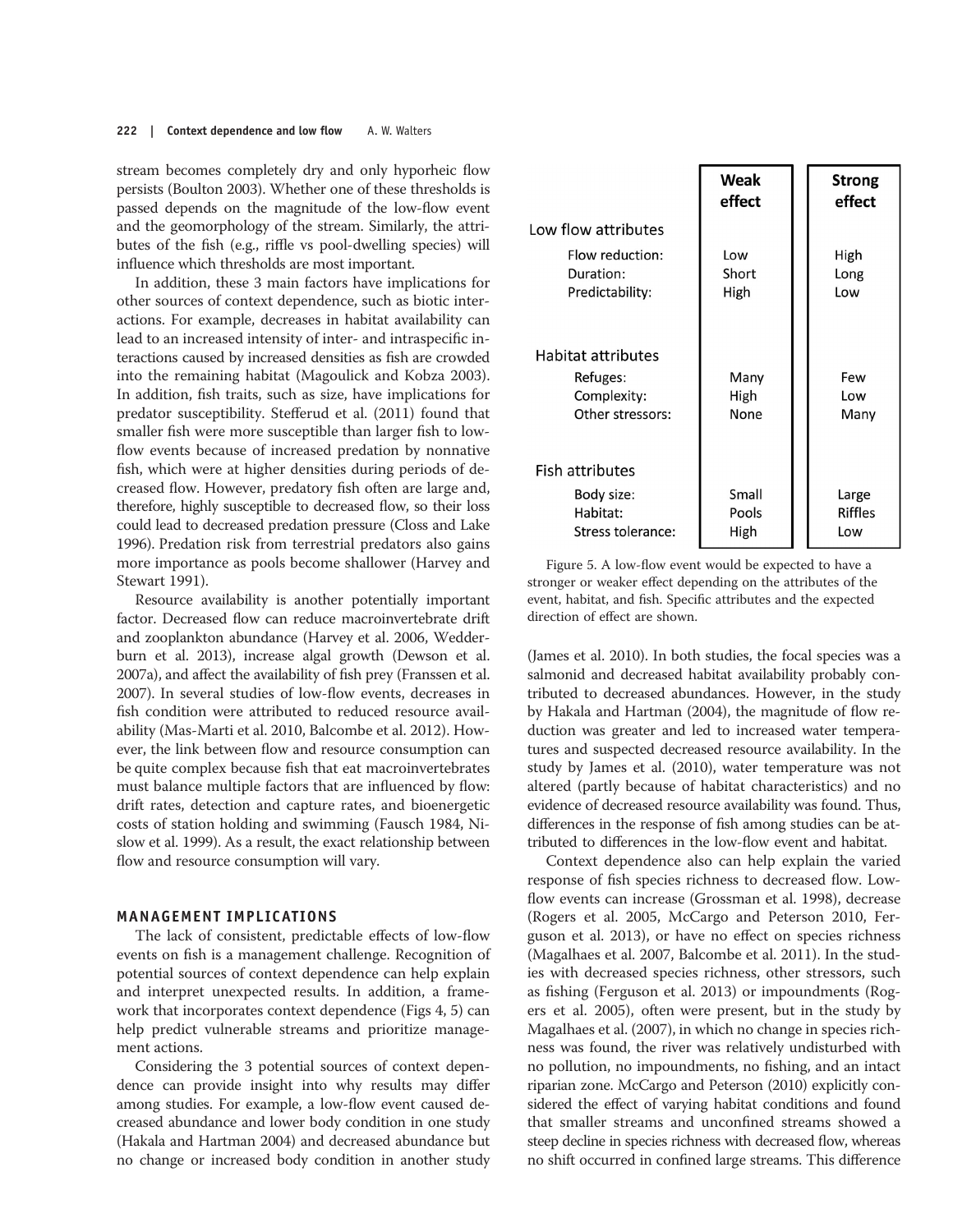was attributed to quicker declines in water quality of smaller, shallower unconfined streams (McCargo and Peterson 2010). Attributes of the habitat can drive variation in the response of fish species richness to low-flow events.

An important task for fisheries managers is predicting the vulnerability of species or streams to low-flow events and carrying out appropriate management actions. Species traits are being used increasingly often to predict vulnerability to disturbances, such as climate change and water diversion (Poff et al. 2006, Webb et al. 2010, Walters 2011, Chessman 2013). However, despite the hope that this approach will produce more transferable relationships, the relationships can have limited application beyond the species assemblage and environment upon which they are based (Chessman 2013). Expanding the species trait framework to consider the characteristics of the habitat and low-flow event (Fig. 5) may increase predictive capabilities when assessing vulnerability to low-flow events. For example, in a prioritization assessment, habitat, species, and low-flow event traits could be analyzed, and if all suggested high vulnerability, management actions could be prioritized accordingly.

In highly vulnerable streams, management actions could consist of altering the low-flow event, habitat, or species composition. For example, the timing and extent of water use could be altered to minimize the magnitude, duration, or frequency of low-flow events in highly vulnerable streams (Poff et al. 2010). Water releases have been conducted successfully in many streams to increase spawning and recruitment of native fish species (King et al. 2010, Kiernan et al. 2012, Hardie 2013). Environmental flow allocations can increase resource availability for fish (Wedderburn et al. 2013). In some cases, a shift in the timing of water delivery to correspond to biologically important periods, such as spawning, has been sufficient to improve fish recruitment (Kiernan et al. 2012). Improvements were seen with a limited additional release of water when the flow regime was tailored to match the attributes of the fish (Kiernan et al. 2012).

Changes to water diversion practices are politically difficult to implement for some streams, and efforts could be focused instead on habitat availability and quality. Habitat restoration could be used to create more complex habitat and refuges. For example, increases in riparian vegetation can increase water quality and have positive effects on macroinvertebrate composition (Thomson et al. 2012). Similarly, addition of wood appeared to buffer against droughtinduced declines in River Blackfish (Gadopsis marmoratus) and Southern Pygmy Perch (Nannoperca australis) (Bond and Lake 2005). Aquatic ecosystems often experience multiple stressors, and these stressors can mediate the effects of decreased flow. Fish assemblages in more degraded and disturbed sites are generally less resistant and resilient to hydrologic variability than are fish assemblages in high-quality sites (Matono et al. 2012). Therefore, restoration efforts that target other stressors may indirectly contribute to increased resistance of fish to low-flow events. Altering fish composition is impossible or undesirable in many situations but may be appropriate in some cases. In waterbodies that are stocked, managers could focus on fish that are well suited for the current flow regime and are less sensitive to decreased flow.

### CONCLUSIONS

The effects of low-flow events on fish are increasingly well studied, but the geographic scope of studies is still very limited. Strong attention has been given to temperate streams and very limited attention to tropical streams. Moreover, most studies have been focused on smaller wadeable streams. The lack of research on large tropical streams is a major limitation for predicting the effects of increasing water diversion and flow alteration in Africa, South America, and Asia. However, a wide variety of temporal scales has been explored, and 21% of studies had durations >10 y. Another positive note is that both individual species and species assemblages have been studied. Our understanding of low-flow events and fish would benefit from expanding the spatial extent of studies in terms of geographic scope, size of streams, and number of streams examined in a study.

Most study designs were comparative in nature. However, comparing among studies is challenging because lowflow events were not quantified in a way that allowed easy comparison between studies. A major limitation was that few authors provided the necessary hydrologic indices to assess whether a low-flow event was unusual. Investigators might compare 2 years in which flow was 78% lower in one year than in the other, but without an historical context, the reader has no way to know whether the low-flow year corresponded to a 100-y drought or a 10-y drought or both years actually had higher-than-average flows. To be able to compare studies of low-flow events, researchers need to provide more comparable flow indices, such as exceedance values (the percentage of time a given flow was exceeded). For example, an exceedance value of 98, or the flow was exceeded 98% of the time, would be indicative of a lowflow event and would allow easy comparison across studies (Tharme 2003, Walters and Post 2011). Habitat indices, such as pool area or % of riffles lost, also could provide insight. Future studies would benefit from a clear description of the low-flow event and the habitat context. Lowflow indices are one promising approach for increasing our ability to compare studies and understand the results.

Authors of the selected studies generally found decreased survival, decreased growth, and altered species composition in response to low-flow events. The results were more variable for species richness, abundance, move-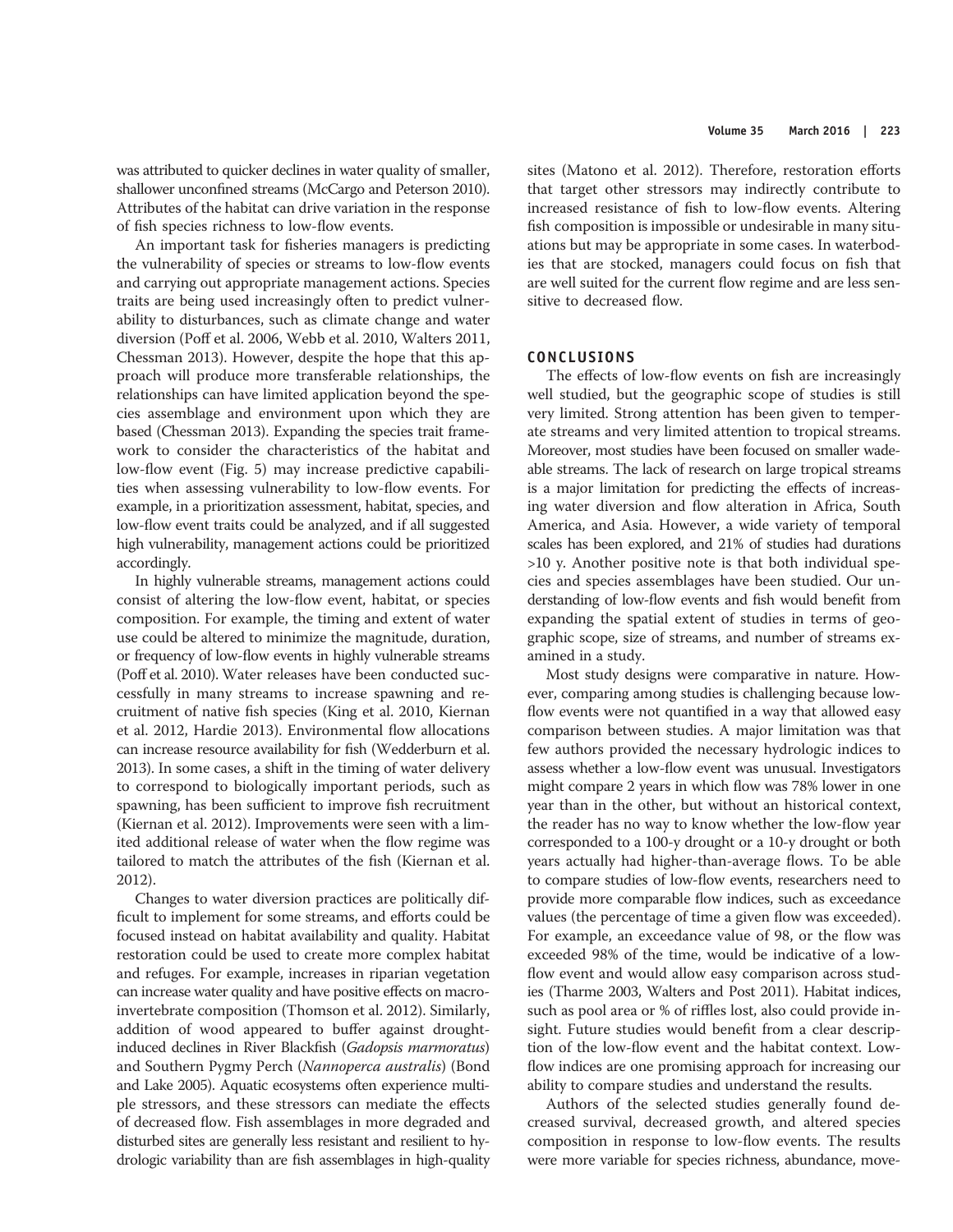ment, and habitat use. However, despite clear trends, some investigators reported opposite responses, suggesting that context dependence is common. Many authors reported that the effects of low-flow events varied with the vulnerability of the fish species (Freeman and Marcinek 2006, Kiernan and Moyle 2012) or the magnitude of the lowflow event (Jowett et al. 2005). This context dependence can complicate our understanding, predictive capabilities, and identification of appropriate management actions. However, awareness of the major sources of context dependence could provide a framework for thinking about these issues (Figs 4, 5). The attributes of a low-flow event, habitat, or fish species provide an assessment of vulnerability, and streams that are highly vulnerable to low-flow events can be prioritized for habitat restoration efforts or flow regulations. The framework also could be used to predict when a flow– ecological relationship is likely to be transferrable to another stream. For example, a flow–ecological relationship developed for fish species in a minimally developed stream may be appropriate for another fish with similar traits in undisturbed streams but may be inappropriate for an urban stream or a fish with different life-history or ecological traits.

I reviewed low-flow events, but context dependence is ubiquitous in ecology. The same 3 categories of context dependence (event, habitat, and fish) probably are applicable to other disturbances, such as floods, fire, logging, and chemical spills. In broad reviews of how streams respond to disturbance, the importance of stream geomorphology, life history of the fish, and the timing and frequency of the disturbance have been noted for understanding responses (Resh et al. 1988, Niemi et al. 1990). These results extend beyond fish. Macroinvertebrate communities (McKay and King 2006, Dewson et al. 2007b) and crayfish (Acosta and Perry 2001, Larson et al. 2009) also show a variety of responses to low-flow events.

Low-flow events are an increasing occurrence because of extensive human diversion and global climate change (Vörösmarty et al. 2010). Low-flow events often have negative effects for fish, but the variability in responses complicates management. Several sources of context dependence may help explain the effects of low-flow events, and I propose that they can generally be grouped into 3 categories: attributes of the low-flow event, attributes of the habitat, and attributes of the fish. Recognizing the sources of context dependence driving fish responses to low-flow events can enable one to better understand, explain, and predict the effects of low-flow events, assess vulnerability to lowflow events, and apply appropriate management actions.

### ACKOWLEDGEMENTS

The manuscript benefitted from reviews by Frank Rahel, Dan Magoulick, Richard Walker, Nick Bond, and 1 anonymous referee.

# LITERATURE CITED

- Aadland, L. P. 1993. Stream habitat types: their fish assemblages and relationship to flow. North American Journal of Fisheries Management 13:790–806.
- Acosta, C. A., and S. A. Perry. 2001. Impact of hydropattern disturbance on crayfish population dynamics in the seasonal wetlands of Everglades National Park, USA. Aquatic Conservation– Marine and Freshwater Ecosystems 11:45–57.
- Allouche, S., and P. Gaudin. 2001. Effects of avian predation threat, water flow and cover on growth and habitat use by chub, Leuciscus cephalus, in an experimental stream. Oikos 94:481–492.
- Anderson, E. P., M. C. Freeman, and C. M. Pringle. 2006. Ecological consequences of hydropower development in Central America: impacts of small dams and water diversion on neotropical stream fish assemblages. River Research and Applications 22:397–411.
- Balcombe, S. R., A. H. Arthington, M. C. Thoms, and G. G. Wilson. 2011. Fish assemblage patterns across a gradient of flow regulation in Australian dryland river system. River Research and Applications 27:168–183.
- Balcombe, S. R., J. S. Lobegeiger, S. M. Marshall, J. C. Marshall, D. Ly, and D. N. Jones. 2012. Fish body condition and recruitment success reflect antecedent flows in an Australian dryland river. Fisheries Science 78:841–847.
- Barnett, T. P., D. W. Pierce, H. G. Hidalgo, C. Bonfils, B. D. Santer, T. Das, G. Bala, A. W. Wood, T. Nozawa, A. A. Mirin, D. R. Cayan, and M. D. Dettinger. 2008. Human-induced changes in the hydrology of the western United States. Science 319:1080–1083.
- Bêche, L. A., P. G. Connors, V. H. Resh, and A. M. Merenlender. 2009. Resilience of fishes and invertebrates to prolonged drought in two California streams. Ecography 32:778–788.
- Becker, J. A., D. J. Speare, and I. R. Dohoo. 2003. Effect of water temperature and flow rate on the transmission of microsporidial gill disease caused by Loma salmonae in rainbow trout Oncorhynchus mykiss. Fish Pathology 38:105-112.
- Berland, G., T. Nickelsen, J. Heggenes, F. Okland, E. B. Thorstad, and J. Halleraker. 2004. Movements of wild Atlantic salmon parr in relation to peaking flows below a hydropower station. River Research and Applications 20:957–966.
- Boix, D., E. Garcia-Berthou, S. Gascon, L. Benejam, E. Tornes, J. Sala, J. Benito, A. Munne, C. Sola, and S. Sabater. 2010. Response of community structure to sustained drought in Mediterranean rivers. Journal of Hydrology 383:135–146.
- Bond, N. R., and P. S. Lake. 2005. Ecological restoration and large-scale ecological disturbance: the effects of drought on the response by fish to a habitat restoration experiment. Restoration Ecology 13:39–48.
- Bond, N. R., P. S. Lake, and A. H. Arthington. 2008. The impacts of drought on freshwater ecosystems: an Australian perspective. Hydrobiologia 600:3–16.
- Bonner, T. H., and G. R. Wilde. 2000. Changes in the Canadian River fish assemblage associated with reservoir construction. Journal of Freshwater Ecology 15:189–198.
- Boulton, A. J. 2003. Parallels and contrasts in the effects of drought on stream macroinvertebrate assemblages. Freshwater Biology 48:1173–1185.
- Brown, L. R., and T. Ford. 2002. Effects of flow on the fish communities of a regulated California river: implications for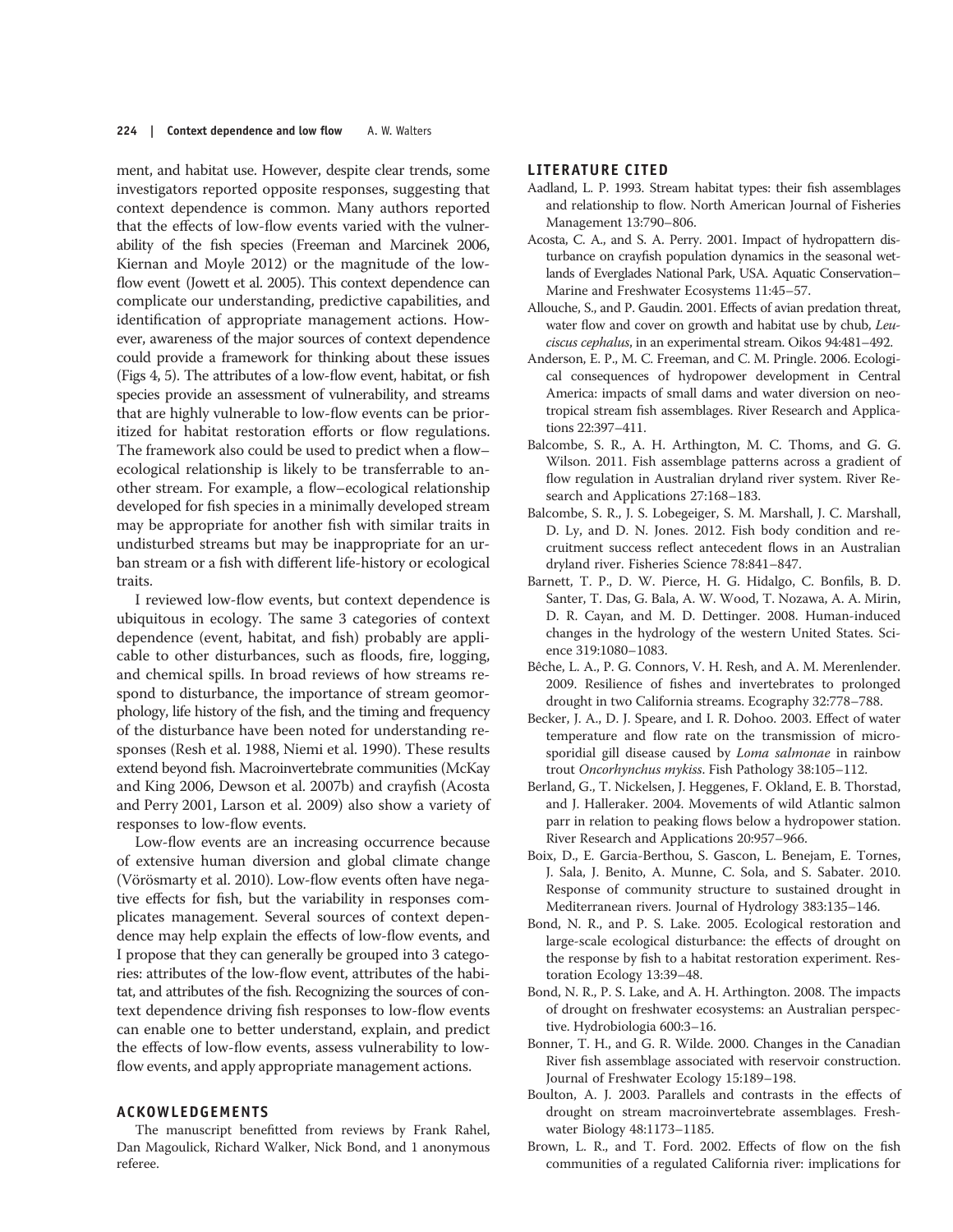managing native fishes. River Research and Applications 18: 331–342.

- Brown, T. C., R. Foti, and J. A. Ramírez. 2013. Projected freshwater withdrawals in the United States under a changing climate. Water Resources Research 49:1259–1276.
- Chessman, B. C. 2013. Identifying species at risk from climate change: traits predict the drought vulnerability of freshwater fishes. Biological Conservation 160:40–49.
- Clements, W. H., C. W. Hickey, and K. A. Kidd. 2012. How do aquatic communities respond to contaminants? It depends on the ecological context. Environmental Toxicology and Chemistry 31:1932–1940.
- Closs, G. P., and P. S. Lake. 1996. Drought, differential mortality and the coexistence of a native and an introduced fish species in a south east Australian intermittent stream. Environmental Biology of Fishes 47:17–26.
- Conallin, A. J., K. A. Hillyard, K. F. Walker, B. M. Gillanders, and B. B. Smith. 2011. Offstream movements of fish during drought in a regulated lowland river. River Research and Applications 27:1237–1252.
- Cowx, I. G., W. O. Young, and J. M. Hellawell. 1984. The influence of drought on the fish and invertebrate populations of an upland stream in Wales. Freshwater Biology 14:165–177.
- Davey, A. J. H., and D. J. Kelly. 2007. Fish community responses to drying disturbances in an intermittent stream: a landscape perspective. Freshwater Biology 52:1719–1733.
- Dekar, M. P., and D. D. Magoulick. 2007. Factors affecting fish assemblage structure during seasonal stream drying. Ecology of Freshwater Fish 16:335–342.
- Dewson, Z. S., A. B. W. James, and R. G. Death. 2007a. A review of the consequences of decreased flow for instream habitat and macroinvertebrates. Journal of the North American Benthological Society 26:401–415.
- Dewson, Z. S., A. B. W. James, and R. G. Death. 2007b. Invertebrate community responses to experimentally reduced discharge in small streams of different water quality. Journal of the North American Benthological Society 26:754–766.
- Dorn, N. J., and J. C. Volin. 2009. Resistance of crayfish (Procambarus spp.) populations to wetland drying depends on species and substrate. Journal of the North American Benthological Society 28:766–777.
- Elkin, K., S. Lanier, and M. Rebecca. 2013. The interrelationship of hydrology and biology in a Tennessee stream, USA. Ecohydrology 6:355–362.
- Falke, J. A., K. R. Bestgen, and K. D. Fausch. 2010. Streamflow reductions and habitat drying affect growth, survival, and recruitment of Brassy Minnow across a Great Plains riverscape. Transactions of the American Fisheries Society 139:1566– 1583.
- Fausch, K. D. 1984. Profitable stream positions for salmonids: relating specific growth rate to net energy gain. Canadian Journal of Zoology–Revue Canadienne De Zoologie 62:441–451.
- Ferguson, G. J., T. M. Ward, Q. F. Ye, M. C. Geddes, and B. M. Gillanders. 2013. Impacts of drought, flow regime, and fishing on the fish assemblage in southern Australia's largest temperate estuary. Estuaries and Coasts 36:737–753.
- Franssen, N. R., K. B. Gido, and D. L. Propst. 2007. Flow regime affects availability of native and nonnative prey of an endangered predator. Biological Conservation 138:330–340.
- Freeman, M. C., and P. A. Marcinek. 2006. Fish assemblage responses to water withdrawals and water supply reservoirs in piedmont streams. Environmental Management 38:435– 450.
- Freitas, C. E. C., F. K. Siqueira-Souza, R. Humston, and L. E. Hurd. 2013. An initial assessment of drought sensitivity in Amazonian fish communities. Hydrobiologia 705:159–171.
- Fujimoto, M., J. A. Crossman, K. T. Scribner, and T. L. Marsh. 2013. Microbial community assembly and succession on lake sturgeon egg surfaces as a function of simulated spawning stream flow rate. Microbial Ecology 66:500–511.
- Gauld, N. R., R. N. B. Campbell, and M. C. Lucas. 2013. Reduced flow impacts salmonid smolt emigration in a river with low-head weirs. Science of the Total Environment 458/ 460:435–443.
- Gregory, J. S., A. M. Emery, and J. N. DeRito. 2011. Survival and movement of adult rainbow trout during winter and spring in the Henry's Fork of the Snake River. Intermountain Journal of Sciences 17:1–13.
- Griswold, B. L., C. J. Edwards, and L. C. Woods. 1982. Recolonization of macroinvertebrates and fish in a channelized stream after a drought. Ohio Journal of Science 82:96–102.
- Grossman, G. D., R. E. Ratajczak, M. Crawford, and M. C. Freeman. 1998. Assemblage organization in stream fishes: effects of environmental variation and interspecific interactions. Ecological Monographs 68:395–420.
- Hakala, J. P., and K. J. Hartman. 2004. Drought effect on stream morphology and brook trout (Salvelinus fontinalis) populations in forested headwater streams. Hydrobiologia 515:203–213.
- Hardie, S. A. 2013. Hydrological manipulation to assist spawning of a threatened galaxiid fish in a highland lake system. Marine and Freshwater Research 64:887–899.
- Harvey, B. C., R. J. Nakamoto, and J. L. White. 2006. Reduced streamflow lowers dry-season growth of rainbow trout in a small stream. Transactions of the American Fisheries Society 135:998–1005.
- Harvey, B. C., and A. J. Stewart. 1991. Fish size and habitat depth relationships in headwater streams. Oecologia (Berlin) 87:336–342.
- Hayes, J. W., D. A. Olsen, and J. Hay. 2010. The influence of natural variation in discharge on juvenile brown trout population dynamics in a nursery tributary of the Motueka River, New Zealand. New Zealand Journal of Marine and Freshwater Research 44:247–269.
- Hilderbrand, R. H., A. D. Lemly, and C. A. Dolloff. 1999. Habitat sequencing and the importance of discharge in inferences. North American Journal of Fisheries Management 19:198–202.
- Hladyz, S., D. L. Nielsen, P. J. Suter, and E. S. Krull. 2012. Temporal variations in organic carbon utilization by consumers in a lowland river. River Research and Applications 28:513– 528.
- Hodges, S. W., and D. D. Magoulick. 2011. Refuge habitats for fishes during seasonal drying in an intermittent stream: movement, survival and abundance of three minnow species. Aquatic Sciences 73:513–522.
- Humphries, P., and D. S. Baldwin. 2003. Drought and aquatic ecosystems: an introduction. Freshwater Biology 48:1141– 1146.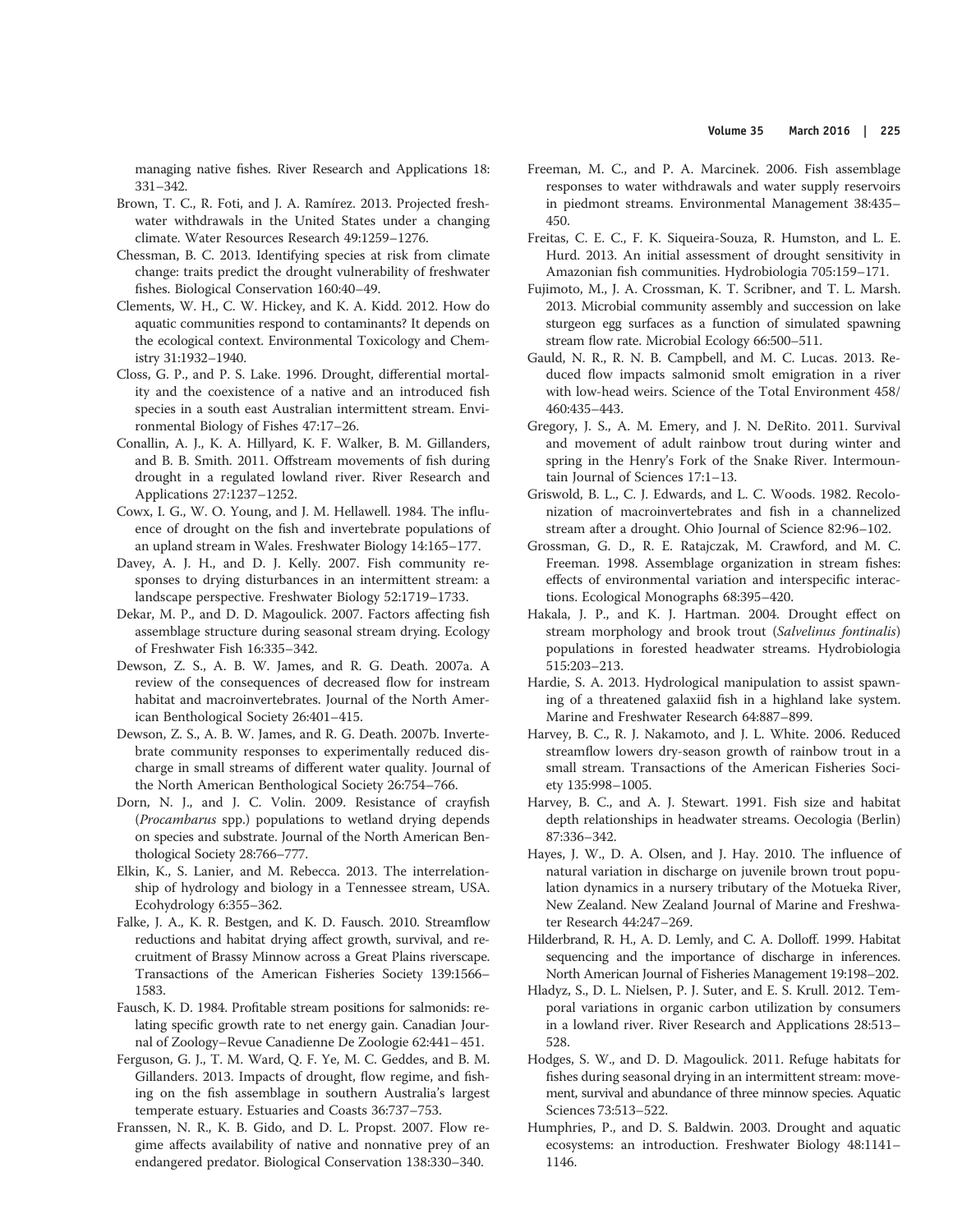- Jackson, R. B., S. R. Carpenter, C. N. Dahm, D. M. McKnight, R. J. Naiman, S. L. Postel, and S. W. Running. 2001. Water in a changing world. Ecological Applications 11:1027–1045.
- James, D. A., J. W. Wilhite, and S. R. Chipps. 2010. Influence of drought conditions on brown trout biomass and size structure in the Black Hills, South Dakota. North American Journal of Fisheries Management 30:791–798.
- Jowett, I. G., J. Richardson, and M. L. Bonnett. 2005. Relationship between flow regime and fish abundances in a gravel-bed river, New Zealand. Journal of Fish Biology 66:1419–1436.
- Kaminskas, S., and P. Humphries. 2009. Diet of Murray cod (Maccullochella peelii peelii) (Mitchell) larvae in an Australian lowland river in low flow and high flow years. Hydrobiologia 636:449–461.
- Kanno, Y., and J. C. Vokoun. 2010. Evaluating effects of water withdrawals and impoundments on fish assemblages in southern New England streams, USA. Fisheries Management and Ecology 17:272–283.
- Kawanishi, R., M. Inoue, R. Dohi, A. Fujii, and Y. Miyake. 2013. The role of the hyporheic zone for a benthic fish in an intermittent river: a refuge, not a graveyard. Aquatic Sciences 75: 425–431.
- Kiernan, J. D., and P. B. Moyle. 2012. Flows, droughts, and aliens: factors affecting the fish assemblage in a Sierra Nevada, California, stream. Ecological Applications 22:1146–1161.
- Kiernan, J. D., P. B. Moyle, and P. K. Crain. 2012. Restoring native fish assemblages to a regulated California stream using the natural flow regime concept. Ecological Applications 22: 1472–1482.
- King, A. J., K. A. Ward, P. O'Connor, D. Green, Z. Tonkin, and J. Mahoney. 2010. Adaptive management of an environmental watering event to enhance native fish spawning and recruitment. Freshwater Biology 55:17–31.
- Lake, P. S. 2003. Ecological effects of perturbation by drought in flowing waters. Freshwater Biology 48:1161–1172.
- Larimore, R. W., W. F. Childers, and C. Heckrotte. 1959. Destruction and re–establishment of stream fish and invertebrates affected by drought. Transactions of the American Fisheries Society 88:261–285.
- Larson, E. R., D. D. Magoulick, C. Turner, and K. H. Laycock. 2009. Disturbance and species displacement: different tolerances to stream drying and desiccation in a native and an invasive crayfish. Freshwater Biology 54:1899–1908.
- Ledger, M. E., L. E. Brown, F. K. Edwards, A. M. Milner, and G. Woodward. 2013. Drought alters the structure and functioning of complex food webs. Nature Climate Change 3:223–227.
- Leprieur, F., M. A. Hickey, C. J. Arbuckle, G. P. Closs, S. Brosse, and C. R. Townsend. 2006. Hydrological disturbance benefits a native fish at the expense of an exotic fish. Journal of Applied Ecology 43:930–939.
- Lytle, D. A., and N. L. Poff. 2004. Adaptation to natural flow regimes. Trends in Ecology and Evolution 19:94–100.
- Magalhaes, M. F., P. Beja, I. J. Schlosser, and M. J. Collares–Pereira. 2007. Effects of multi-year droughts on fish assemblages of seasonally drying Mediterranean streams. Freshwater Biology 52: 1494–1510.
- Magoulick, D. D. 2000. Spatial and temporal variation in fish assemblages of drying stream pools: the role of abiotic and biotic factors. Aquatic Ecology 34:29–41.
- Magoulick, D. D., and R. M. Kobza. 2003. The role of refugia for fishes during drought: a review and synthesis. Freshwater Biology 48:1186–1198.
- Mas-Marti, E., E. Garcia-Berthou, S. Sabater, S. Tomanova, and I. Muñoz. 2010. Comparing fish assemblages and trophic ecology of permanent and intermittent reaches in a Mediterranean stream. Hydrobiologia 657:167–180.
- Matono, P., J. M. Bernardo, T. Oberdorff, and M. Ilheu. 2012. Effects of natural hydrological variability on fish assemblages in small Mediterranean streams: implications for ecological assessment. Ecological Indicators 23:467–481.
- Matthaei, C. D., J. J. Piggott, and C. R. Townsend. 2010. Multiple stressors in agricultural streams: interactions among sediment addition, nutrient enrichment and water abstraction. Journal of Applied Ecology 47:639–649.
- Matthews, W. J., and E. Marsh-Matthews. 2003. Effects of drought on fish across axes of space, time and ecological complexity. Freshwater Biology 48:1232–1253.
- Matthews, W. J., and E. Marsh-Matthews. 2006. Persistence of fish species associations in pools of a small stream of the southern Great Plains. Copeia 2006:696–710.
- McCargo, J. W., and J. T. Peterson. 2010. An evaluation of the influence of seasonal base flow and geomorphic stream characteristics on coastal plain stream fish assemblages. Transactions of the American Fisheries Society 139:29–48.
- McKay, S. F., and A. J. King. 2006. Potential ecological effects of water extraction in small, unregulated streams. River Research and Applications 22:1023–1037.
- Mims, M. C., and J. D. Olden. 2012. Life history theory predicts fish assemblage response to hydrologic regimes. Ecology 93:35–45.
- Mims, M. C., and J. D. Olden. 2013. Fish assemblages respond to altered flow regimes via ecological filtering of life history strategies. Freshwater Biology 58:50–62.
- Mims, M. C., J. D. Olden, Z. R. Shattuck, and N. L. Poff. 2010. Life history trait diversity of native freshwater fishes in North America. Ecology of Freshwater Fish 19:390–400.
- Moyle, P. B., J. D. Kiernan, P. K. Crain, and R. M. Quinones. 2013. Climate change vulnerability of native and alien freshwater fishes of California: a systematic assessment approach. PLoS ONE 8:e63883.
- Nagrodski, A., G. D. Raby, C. T. Hasler, M. K. Taylor, and S. J. Cooke. 2012. Fish stranding in freshwater systems: sources, consequences, and mitigation. Journal of Environmental Management 103:133–141.
- Niemi, G. J., P. Devore, N. Detenbeck, D. Taylor, A. Lima, J. Pastor, J. D. Yount, and R. J. Naiman. 1990. Overview of case studies on recovery of aquatic systems from disturbance. Environmental Management 14:571–587.
- Nislow, K. H., and J. D. Armstrong. 2012. Towards a life-historybased management framework for the effects of flow on juvenile salmonids in streams and rivers. Fisheries Management and Ecology 19:451–463.
- Nislow, K. H., C. L. Folt, and D. L. Parrish. 1999. Favorable foraging locations for young Atlantic salmon: application to habitat and population restoration. Ecological Applications 9: 1085–1099.
- Ostrand, K. G., and G. R. Wilde. 2004. Changes in prairie stream fish assemblages restricted to isolated streambed pools. Transactions of the American Fisheries Society 133:1329–1338.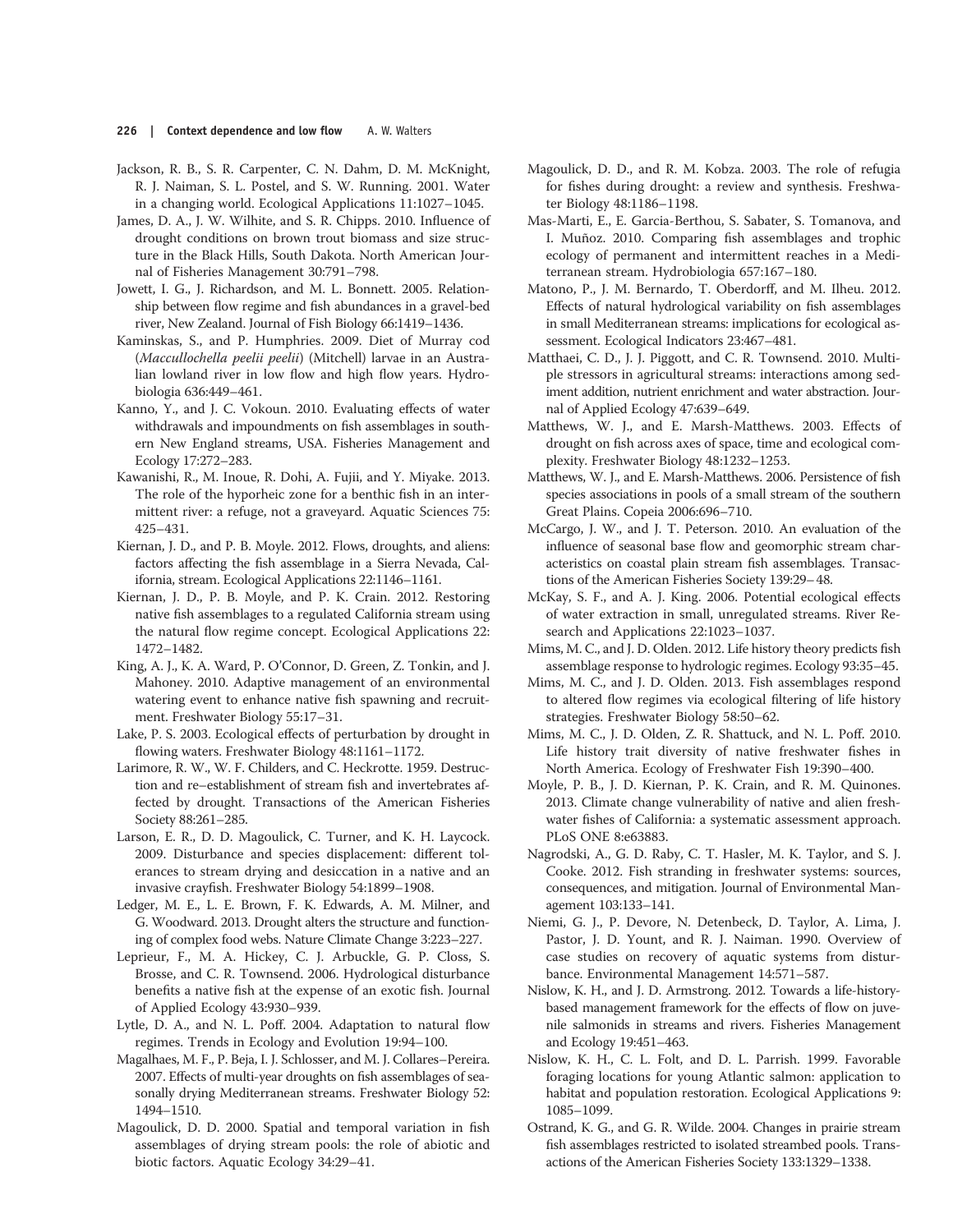- Perkin, J. S., and K. B. Gido. 2011. Stream fragmentation thresholds for a reproductive guild of Great Plains fishes. Fisheries 36:371–383.
- Petty, J. T., and G. D. Grossman. 2004. Restricted movement by mottled sculpin (Pisces: Cottidae) in a southern Appalachian stream. Freshwater Biology 49:631–645.
- Poff, N. L., J. D. Allan, M. B. Bain, J. R. Karr, K. L. Prestegaard, B. D. Richter, R. E. Sparks, and J. C. Stromberg. 1997. The natural flow regime. BioScience 47:769–784.
- Poff, N. L., J. D. Olden, N. K. M. Vieira, D. S. Finn, M. P. Simmons, and B. C. Kondratieff. 2006. Functional trait niches of North American lotic insects: traits-based ecological applications in light of phylogenetic relationships. Journal of the North American Benthological Society 25:730–755.
- Poff, N. L., B. D. Richter, A. H. Arthington, S. E. Bunn, R. J. Naiman, E. Kendy, M. Acreman, C. Apse, B. P. Bledsoe, M. C. Freeman, J. Henriksen, R. B. Jacobson, J. G. Kennen, D. M. Merritt, J. H. O'Keeffe, J. D. Olden, K. Rogers, R. E. Tharme, and A. Warner. 2010. The ecological limits of hydrologic alteration (ELOHA): a new framework for developing regional environmental flow standards. Freshwater Biology 55:147– 170.
- Poff, N. L., and J. K. H. Zimmerman. 2010. Ecological responses to altered flow regimes: a literature review to inform the science and management of environmental flows. Freshwater Biology 55:194–205.
- Postel, S. L., G. C. Daily, and P. R. Ehrlich. 1996. Human appropriation of renewable fresh water. Science 271:785–788.
- Power, M. E., M. S. Parker, and W. E. Dietrich. 2008. Seasonal reassembly of a river food web: floods, droughts, and impacts of fish. Ecological Monographs 78:263–282.
- Resh, V. H., A. V. Brown, A. P. Covich, M. E. Gurtz, H. W. Li, G. W. Minshall, S. R. Reice, A. L. Sheldon, J. B. Wallace, and R. C. Wissmar. 1988. The role of disturbance in stream ecology. Journal of the North American Benthological Society 7:433–455.
- Riley, W. D., D. L. Maxwell, M. G. Pawson, and M. J. Ives. 2009. The effects of low summer flow on wild salmon (Salmo salar), trout (Salmo trutta) and grayling (Thymallus thymallus) in a small stream. Freshwater Biology 54:2581– 2599.
- Rogers, M. W., M. S. Allen, and M. D. Jones. 2005. Relationship between river surface level and fish assemblage in the Ocklawaha River, Florida. River Research and Applications 21:501–511.
- Rolls, R. J., C. Leigh, and F. Sheldon. 2012. Mechanistic effects of low-flow hydrology on riverine ecosystems: ecological principles and consequences of alteration. Freshwater Science 31: 1163–1186.
- Schlosser, I. J., J. D. Johnson, W. L. Knotek, and M. Lapinska. 2000. Climate variability and size-structured interactions among juvenile fish along a lake–stream gradient. Ecology 81:1046–1057.
- Sedell, J. R., G. H. Reeves, F. R. Hauer, J. A. Stanford, and C. P. Hawkins. 1990. Role of refugia in recovery from disturbances modern fragmented and disconnected river systems. Environmental Management 14:711–724.
- Shears, N. T., R. C. Babcock, and A. K. Salomon. 2008. Context– dependent effects of fishing: variation in trophic cascades

across environmental gradients. Ecological Applications 18: 1860–1873.

- Sotiropoulos, J. C., K. H. Nislow, and M. R. Ross. 2006. Brook trout, Salvelinus fontinalis, microhabitat selection and diet under low summer stream flows. Fisheries Management and Ecology 13:149–155.
- Stanley, C. E., J. M. Taylor, and R. S. King. 2012. Coupling fish community structure with instream flow and habitat connectivity between two hydrologically extreme years. Transactions of the American Fisheries Society 141:1000–1015.
- Stanley, E. H., S. G. Fisher, and N. B. Grimm. 1997. Ecosystem expansion and contraction in streams. BioScience 47:427–435.
- Stefferud, J. A., K. B. Gido, and D. L. Propst. 2011. Spatially variable response of native fish assemblages to discharge, predators and habitat characteristics in an arid-land river. Freshwater Biology 56:1403–1416.
- Stormer, D. G., and M. J. Maceina. 2008. Relative abundance, distribution, and population metrics of shoal bass in Alabama. Journal of Freshwater Ecology 23:651–661.
- Tharme, R. E. 2003. A global perspective on environmental flow assessment: emerging trends in the development and application of environmental flow methodologies for rivers. River Research and Applications 19:397–441.
- Thomson, J. R., N. R. Bond, S. C. Cunningham, L. Metzeling, P. Reich, R. M. Thompson, and R. Mac Nally. 2012. The influences of climatic variation and vegetation on stream biota: lessons from the Big Dry in southeastern Australia. Global Change Biology 18:1582–1596.
- Tonkin, Z. D., A. J. King, A. I. Robertson, and D. S. L. Ramsey. 2011. Early fish growth varies in response to components of the flow regime in a temperate floodplain river. Freshwater Biology 56:1769–1782.
- Vörösmarty, C. J., P. B. McIntyre, M. O. Gessner, D. Dudgeon, A. Prusevich, P. Green, S. Glidden, S. E. Bunn, C. A. Sullivan, C. R. Liermann, and P. M. Davies. 2010. Global threats to human water security and river biodiversity. Nature 467:555–561.
- Walters, A. W. 2011. Resistance of aquatic insects to a low-flow disturbance: exploring a trait-based approach. Journal of the North American Benthological Society 30:346–356.
- Walters, A. W., and D. M. Post. 2008. An experimental disturbance alters fish size structure but not food chain length in streams. Ecology 89:3261–3267.
- Walters, A. W., and D. M. Post. 2011. How low can you go? Impacts of a low-flow disturbance on aquatic insect communities. Ecological Applications 21:163–174.
- Webb, C. T., J. A. Hoeting, G. M. Ames, M. I. Pyne, and N. L. Poff. 2010. A structured and dynamic framework to advance traits-based theory and prediction in ecology. Ecology Letters 13:267–283.
- Wedderburn, S. D., M. P. Hammer, and C. M. Bice. 2012. Shifts in small-bodied fish assemblages resulting from droughtinduced water level recession in terminating lakes of the Murray–Darling Basin, Australia. Hydrobiologia 691:35–46.
- Wedderburn, S. D., K. A. Hillyard, and R. J. Shiel. 2013. Zooplankton response to flooding of a drought refuge and implications for the endangered fish species Craterocephalus fluviatilis cohabiting with alien Gambusia holbrooki. Aquatic Ecology 47:263–275.